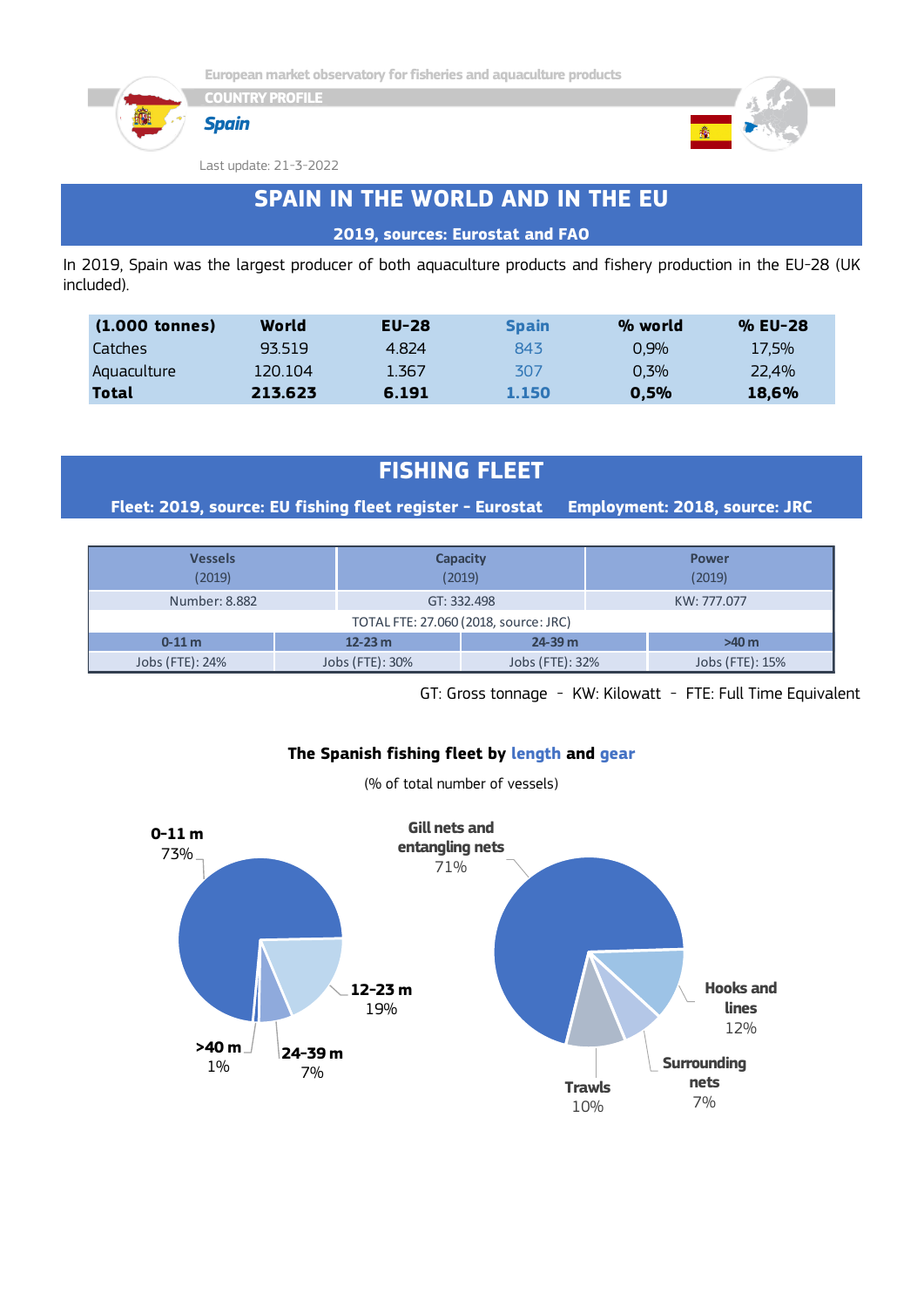

*Spain*





Last update: 21-3-2022

# **LANDINGS**

### **Source: EUMOFA, based on Eurostat data.**

Landings comprise the initial unloading of any fisheries products from on board a fishing vessel in a given Member State. They include aquatic plants and species not destined for human consumption. Landings are recorded in net weight and value, and concern landings made by vessels from EU Member States, Iceland, Norway and the UK.

In 2019, 47% of landings in Spain included fresh products, 52% included frozen products and 1% included salted, smoked and cooked products. As for destination use, they were almost entirely for human consumption, the rest being destined for industrial uses.

There are 331 fishing ports registered in Spain (source: EU Master Data Register, 25 November 2021).



**Total landings.** Values are deflated by using the GDP deflator (base=2015)

**Main commercial species landed and % of total** 2019, million euros (nominal value) and 1.000 tonnes

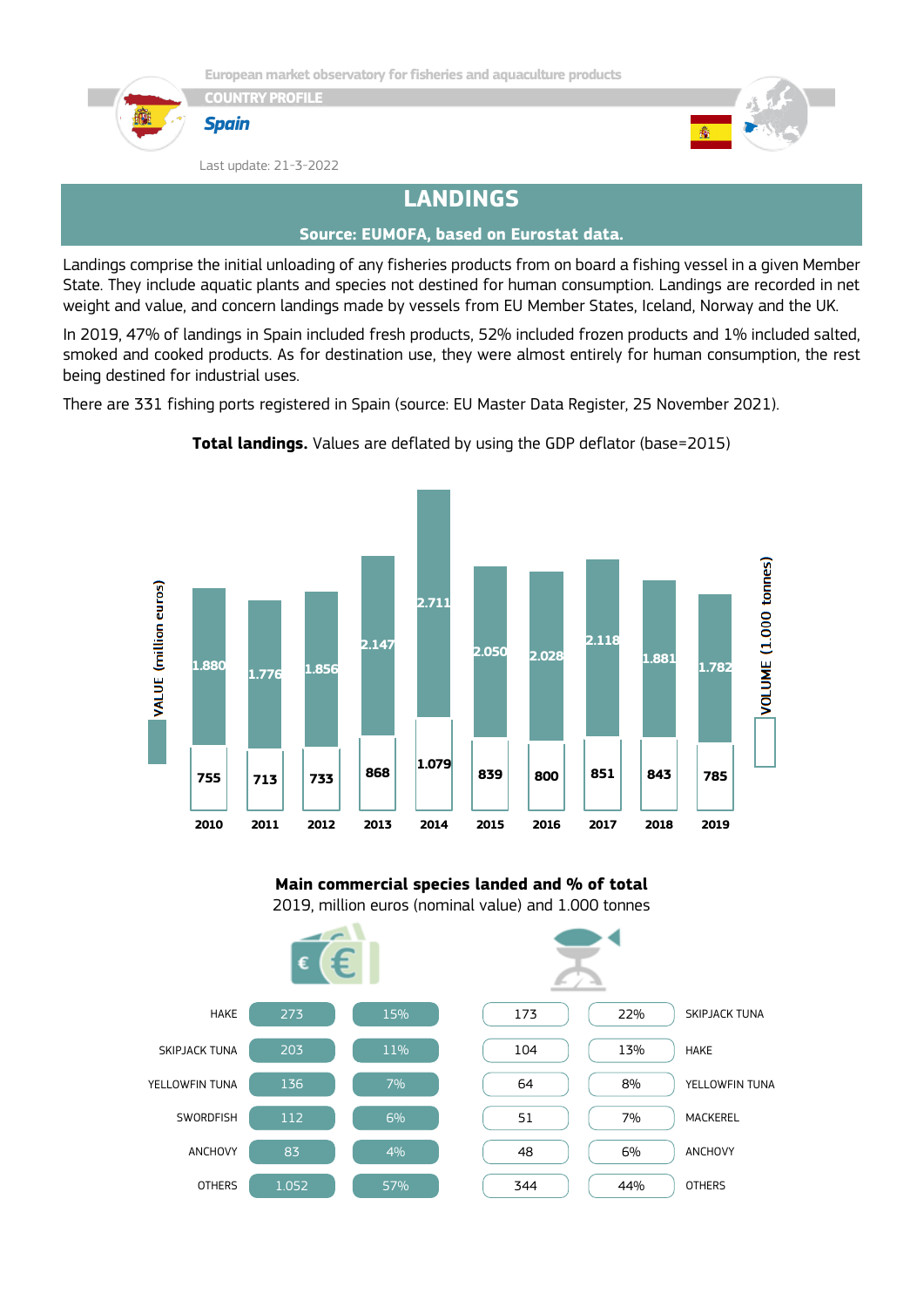



Last update: 21-3-2022

**COUNTRY PROFILE**

*Spain*

# **AQUACULTURE**

#### **Source: EUMOFA, based on Eurostat data.**

Aquaculture consists in the farming of aquatic (fresh or saltwater) organisms, such as fish, molluscs, crustaceans and aquatic plants. Aquaculture data are reported in live weight equivalent and value.

In 2019, 95% of Spanish production occurred in marine waters and 5% in freshwater. The following main production methods were used:

- 75% of production: off bottom in sea and brackish waters;
- 16% of production: in cages in sea and brackish waters;
- 8% of production: tanks and raceways, both in freshwater and in sea and brackish waters;
- **■** Almost 1% of production: in ponds, almost entirely in sea and brackish waters;
- **EXECT Almost 1% of production: other methods (mainly on bottom and in recirculation systems), mostly in sea** and brackish waters.

#### **Total production.** Values are deflated by using the GDP deflator (base=2015)



**Main commercial species farmed and % of total** 2019, million euros (nominal value) and 1.000 tonnes

|                          | €   | <b>The Company's</b> |     |     |                         |  |
|--------------------------|-----|----------------------|-----|-----|-------------------------|--|
| <b>EUROPEAN SEABASS</b>  | 155 | 24%                  | 228 | 74% | MUSSEL MYTILUS SPP.     |  |
| <b>BLUEFIN TUNA</b>      | 124 | 20%                  | 25  | 8%  | <b>EUROPEAN SEABASS</b> |  |
| MUSSEL MYTILUS SPP.      | 120 | 19%                  | 16  | 5%  | <b>TROUT</b>            |  |
| <b>GILTHEAD SEABREAM</b> | 64  | 10%                  | 12  | 4%  | GILTHEAD SEABREAM       |  |
| <b>TURBOT</b>            | 62  | 10%                  | 8   | 3%  | <b>TURBOT</b>           |  |
| <b>OTHERS</b>            | 109 | 17%                  | 17  | 6%  | <b>OTHERS</b>           |  |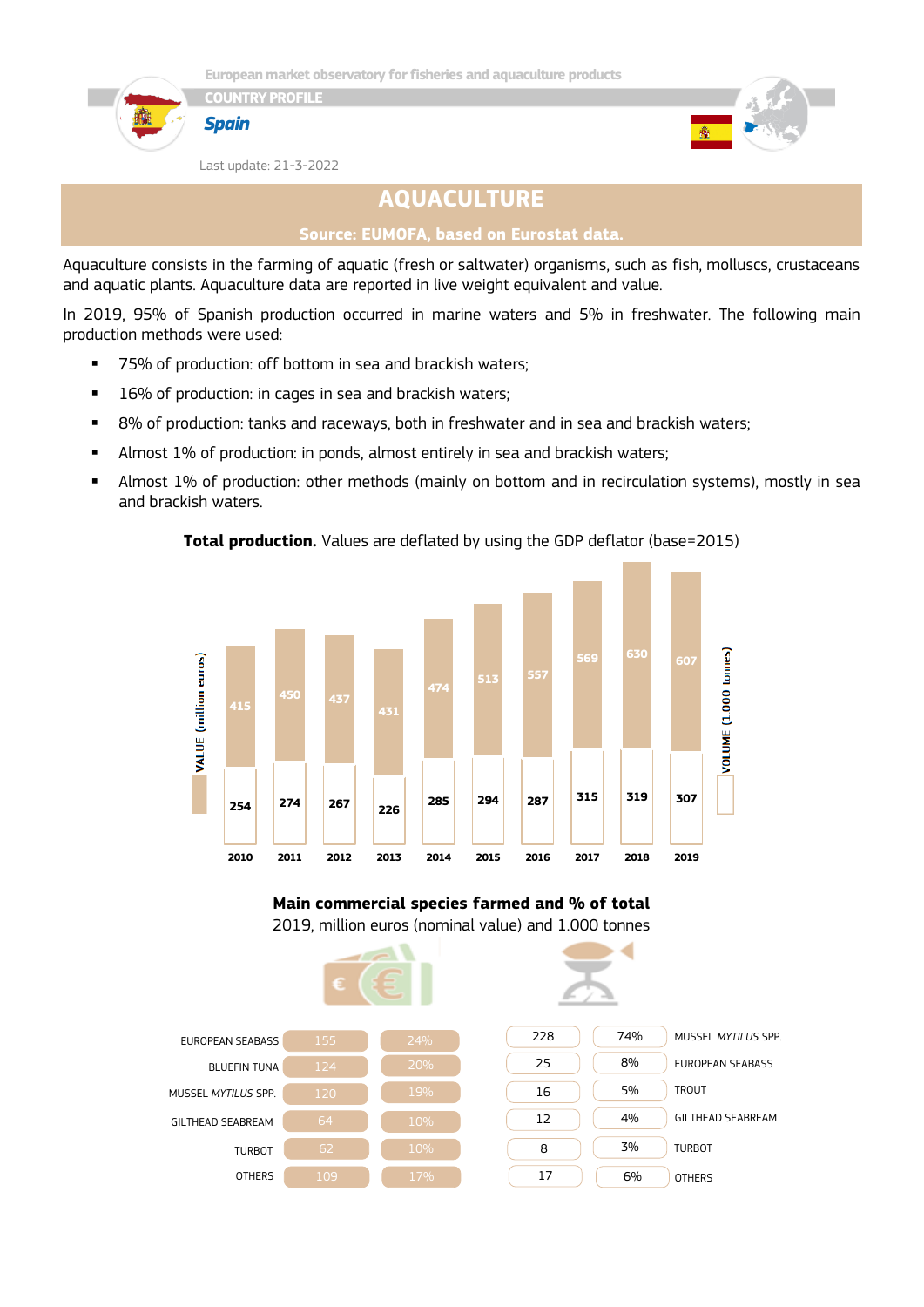







Last update: 21-3-2022

# **PRODUCER ORGANISATIONS**

### **Data as of 15-12-2021, source: DG MARE, [link](https://ec.europa.eu/fisheries/sites/fisheries/files/list-of-recognised-producer-organisations-and-associations-of-producer-organisations.pdf)**

In Spain, **36 producer organisations (POs)** and **1 association of POs** are formally recognized. Their role is to contribute to the achievement of the objectives of the Common Fisheries Policy (CFP) and of the Common organisation of the markets (CMO) through the collective management of their members' activities.

Of the 36 POs, 30 operate in the fishery sector and 6 in aquaculture. The association of POs operates in the fishery sector.

### **FIRST SALES 2021, source: EUMOFA**

First sales concern the fish that is sold or registered at an auction center or to registered buyers or to producer organizations (PO). First sales may differ from landings since the former do not cover fish that is landed by vessels owned by processing companies or direct sales to processors.

In Spain, 207 places of sale were operating in 2021, of which 103 operating in the Bay of Biscay and Iberian Coast, 73 in the Mediterranean and 31 in outermost regions. Total first sales amounted to 471.773 tonnes and 1,46 billion euros.

The top-3 places of sale covered 21% and 22% of total first sales, respectively in volume and value terms.

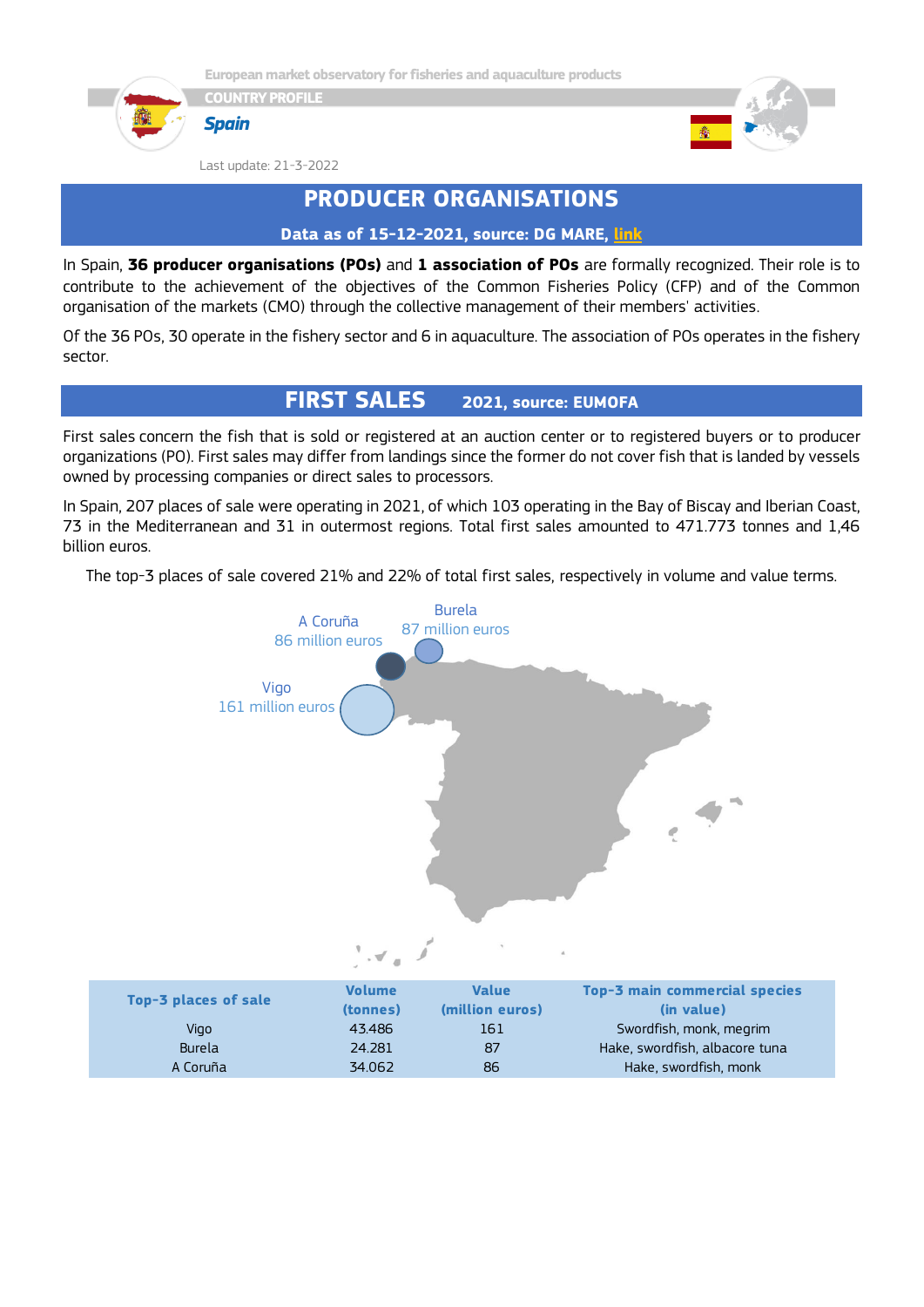

Wholesale is an intermediary stage in the distribution channel that buys in bulk and sells to resellers (e.g. retailers) rather than to consumers.

The wholesale distribution in Spain is mainly structured through the Food Units of the Mercasa network: 23 wholesale markets, out of which 17 include a fish wholesale market. Total sales of these 17 markets amounted to 672.091 tonnes, for a value of 4,70 billion euros. The most important fish wholesale markets are Mercabarna (209.111 tonnes for a value of 1,58 billion euros) and Mercamadrid (171.192 tonnes for a value of 1,26 billion euros). (source: Mercasa Informe Anual 2019).



# **PROCESSING**

According to Eurostat-SBS, 23.565 persons were employed in the Spanish fish processing industry in 2019. The sector recorded a value added of 1,05 billion euros, covering 5% of the value added of total manufacture of food products.

In 2020, the main product sold was "Prepared or preserved tuna, skipjack and Atlantic bonito, whole or in pieces (excl. minced products and prepared meals and dishes)" (source: Eurostat-PRODCOM).

> **570 companies Sales: 6,9 billion euros** (2019, source: Eurostat - SBS)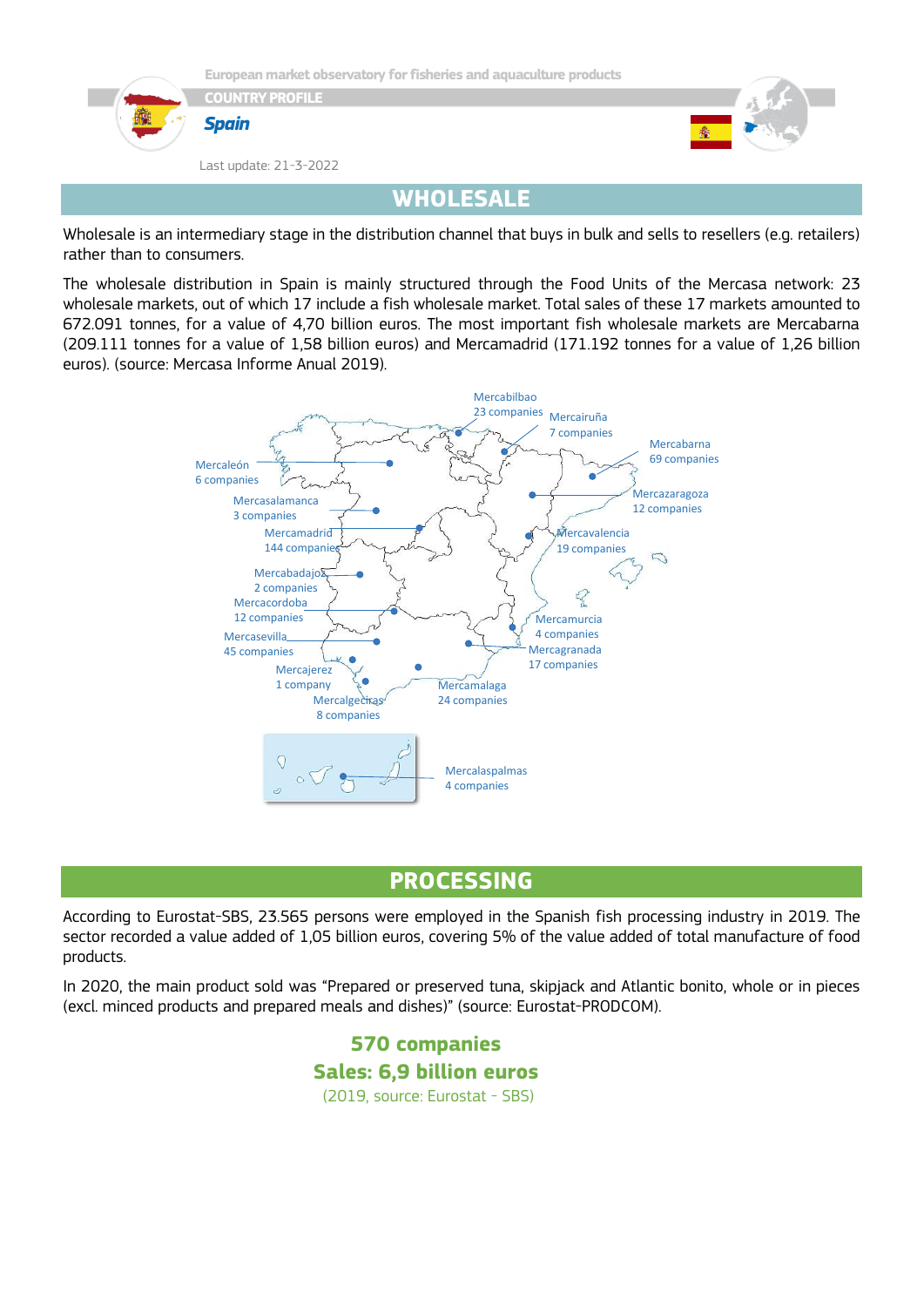





Last update: 21-3-2022



# **IMPORT – EXPORT**

**Source: EUMOFA, based on Eurostat-COMEXT data. Values in the bar charts are deflated by using the GDP deflator (base=2015).**

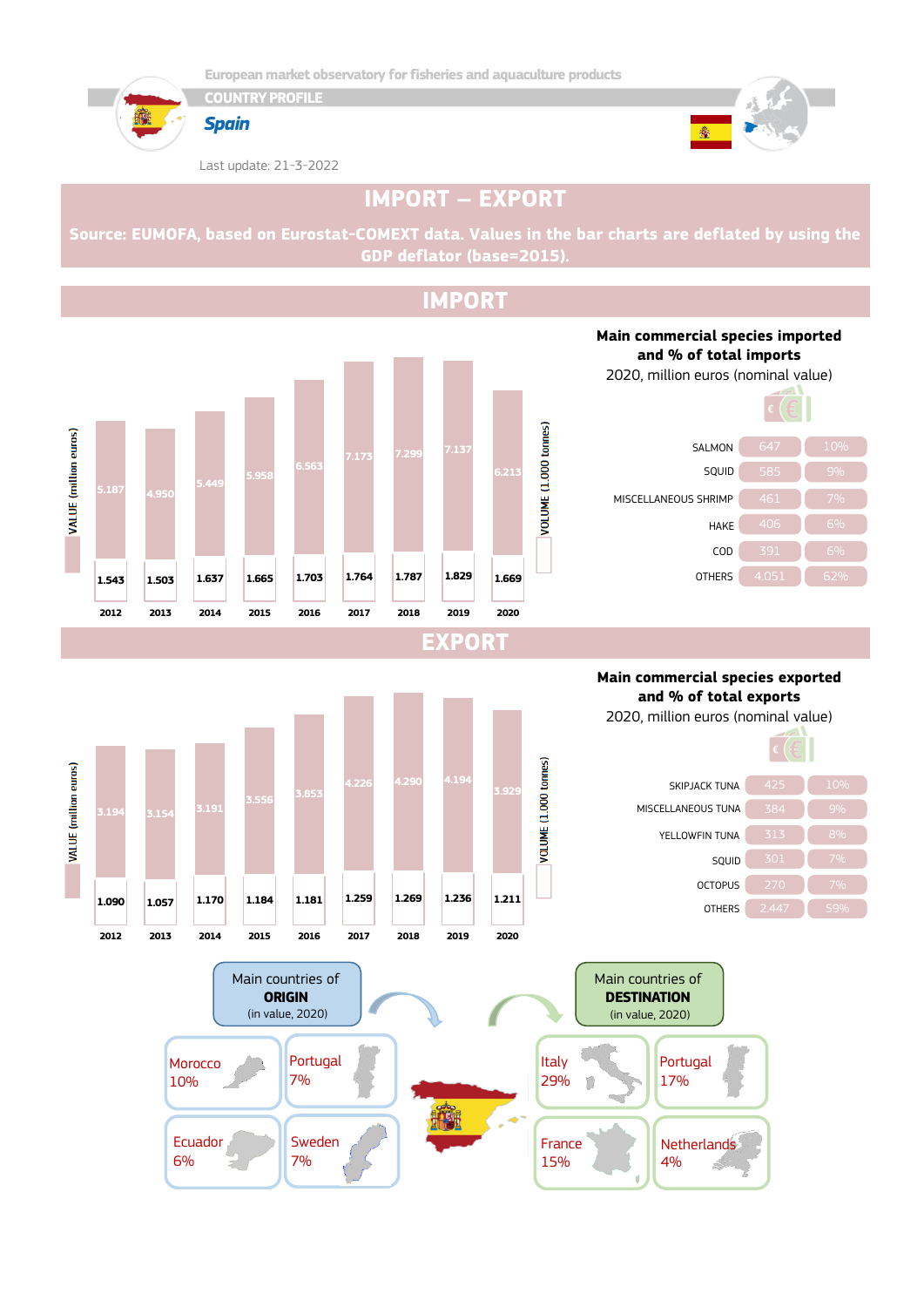

**DISTRIBUTION**

**The supply chain of fisheries and aquaculture products in Spain** (source: IDES, University of Cantabria):



MERCASA: Public owned network of food wholesale markets located in all provinces, providing infrastructures to private wholesalers.

**Consumer preferences on purchasing channels** (source: Eurobarometer, 2021):

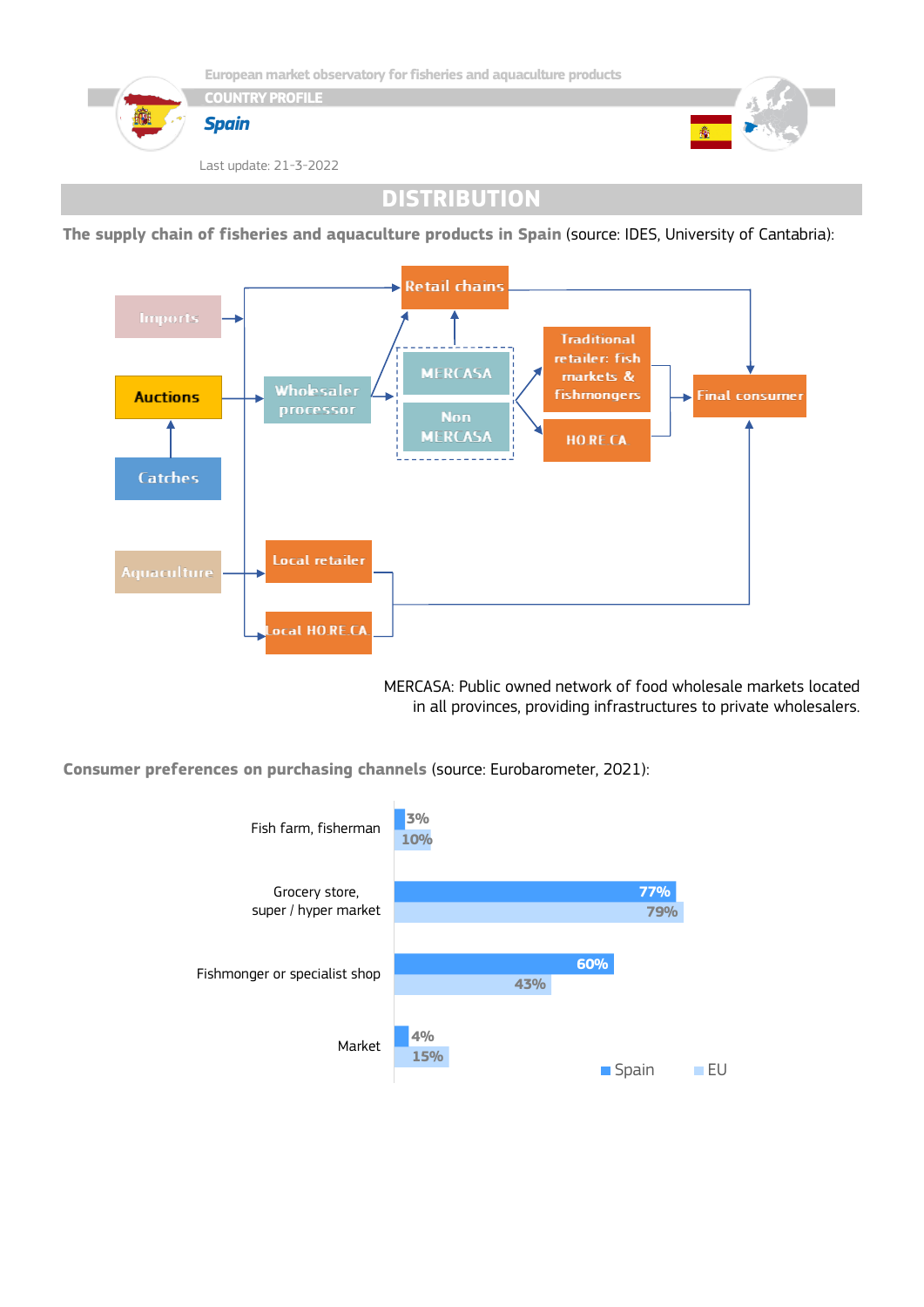



Last update: 21-3-2022



## **CONSUMPTION**

In 2019, apparent consumption was estimated at 46,92 kg per capita, without changes compared 2018. The most consumed species were hake, cod, yellowfin tuna, mussel and squid (source: EUMOFA). Regular consumers, namely those who eat fishery and aquaculture products at least once a month, mainly belong to age groups 40-54 and over 55. Young people (15-24) are less inclined to consume fish in Spain, as well as at EU-28 level. However, in this category, regular consumers cover 86% of the total, which is much higher than at EU level (67%, UK included). Spaniards consume especially fresh products and tinned products; loose fish is much more frequently consumed in Spain (92%) than at EU level (68%, UK included) (source: EUMOFA, "EU consumer habits regarding fishery and aquaculture products", 2017).

> **46,92 kg per capita in live weight equivalent** (2019, source: EUMOFA)

#### **Purchasing factors** (source: Eurobarometer, 2021)



#### **Preferences regarding wild or farmed product** (source: Eurobarometer, 2021)